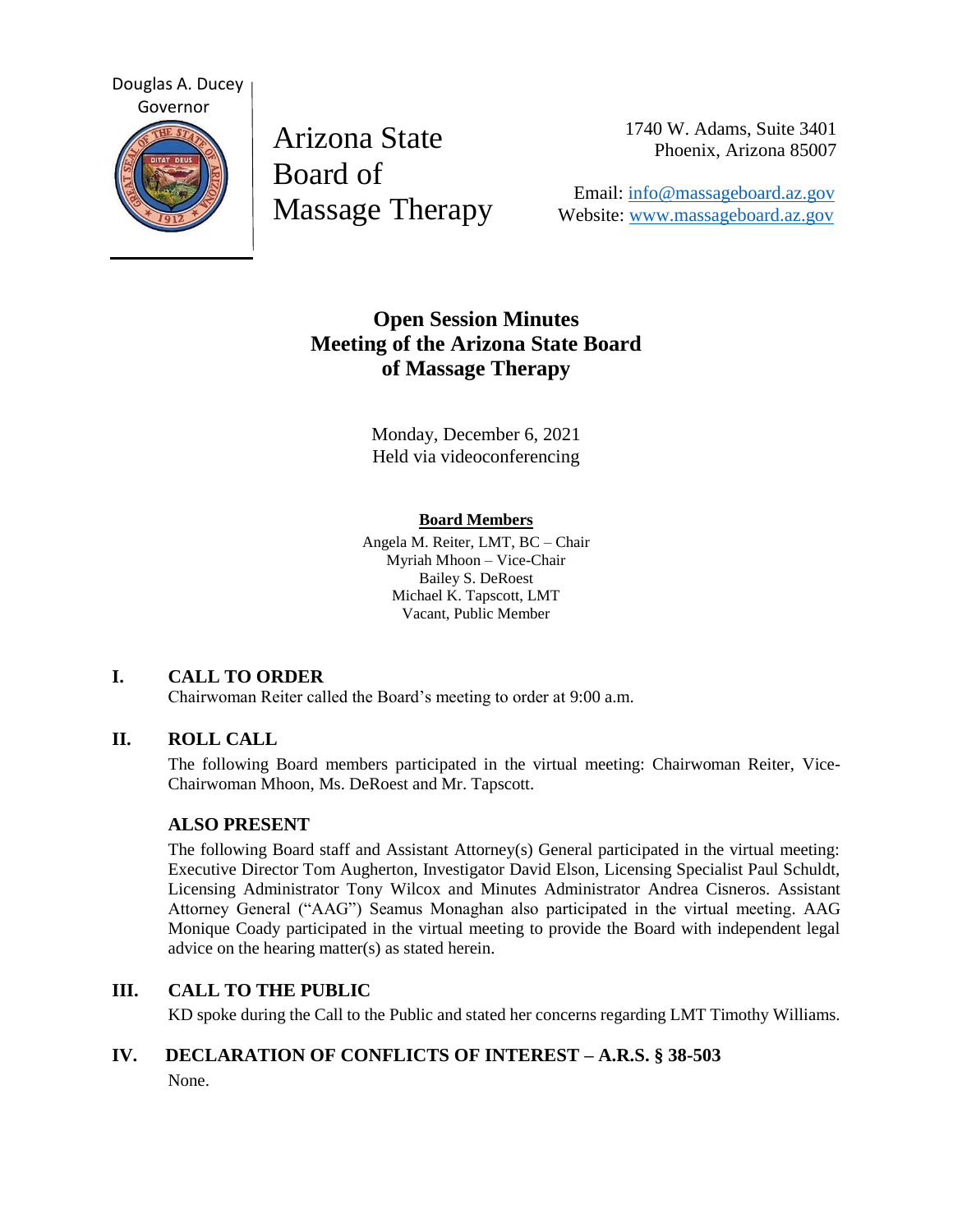#### **V. REVIEW, DISCUSSION AND POSSIBLE ACTION ON BOARD MEETING MINUTES**

A. Discussion and approval of the Massage Board Open Minutes from the November 22, 2021 monthly meeting.

**MOTION: Chairwoman Reiter moved for the Board to approve Open Minutes from the Board's November 22, 2021 monthly meeting. SECOND: Mr. Tapscott** 

**VOTE: The following Board members voted in favor of the motion: Chairwoman Reiter, Vice-Chairwoman Mhoon, Ms. DeRoest and Mr. Tapscott. VOTE: 4-yay, 0-nay, 0-abstain, 0-recuse, 0-absent. MOTION PASSED.** 

## **VI. REVIEW, DISCUSSION AND POSSIBLE ACTION ON CHANGES TO CURERNT BOARD POLICIES AS LISTED BELOW:**

A. LMT Continuing Education ("CE") hours may all be taken virtually, and a total of 3 hours each year can be granted as CE hours by registering at, and attending, a three-hour Board meeting. Board grants a total of 6 hours toward biennial licensing, for attending 2 Board meetings.

**MOTION: Chairwoman Reiter moved for the Board to change its current policy to allow LMT CE hours to be taken virtually, and a total of 3 hours each year can be granted as CE hours by registering at, and attending, a three-hour Board meeting. Board to grant a total of 6 hours toward biennial licensing, for attending two Board meetings.** 

**SECOND: Mr. Tapscott** 

**VOTE: The following Board members voted in favor of the motion: Chairwoman Reiter, Vice-Chairwoman Mhoon, Ms. DeRoest and Mr. Tapscott. VOTE: 4-yay, 0-nay, 0-abstain, 0-recuse, 0-absent. MOTION PASSED.** 

B. Board instruct staff when reviewing re-licensure applicants, prior to automatic licensure, to submit for Board review when history includes previous felony convictions, including after statute of limitations has passed.

**MOTION: Chairwoman Reiter moved for the Board to instruct staff when reviewing re-licensure applicants, prior to automatic licensure, to submit for Board review when history includes previous felony convictions, including after statute of limitations has passed, following receipt of a new inked fingerprint card for an updated criminal background check.** 

**SECOND: Vice-Chairwoman Mhoon** 

**VOTE: The following Board members voted in favor of the motion: Chairwoman Reiter, Vice-Chairwoman Mhoon, Ms. DeRoest and Mr. Tapscott.**

**VOTE: 4-yay, 0-nay, 0-abstain, 0-recuse, 0-absent. MOTION PASSED.**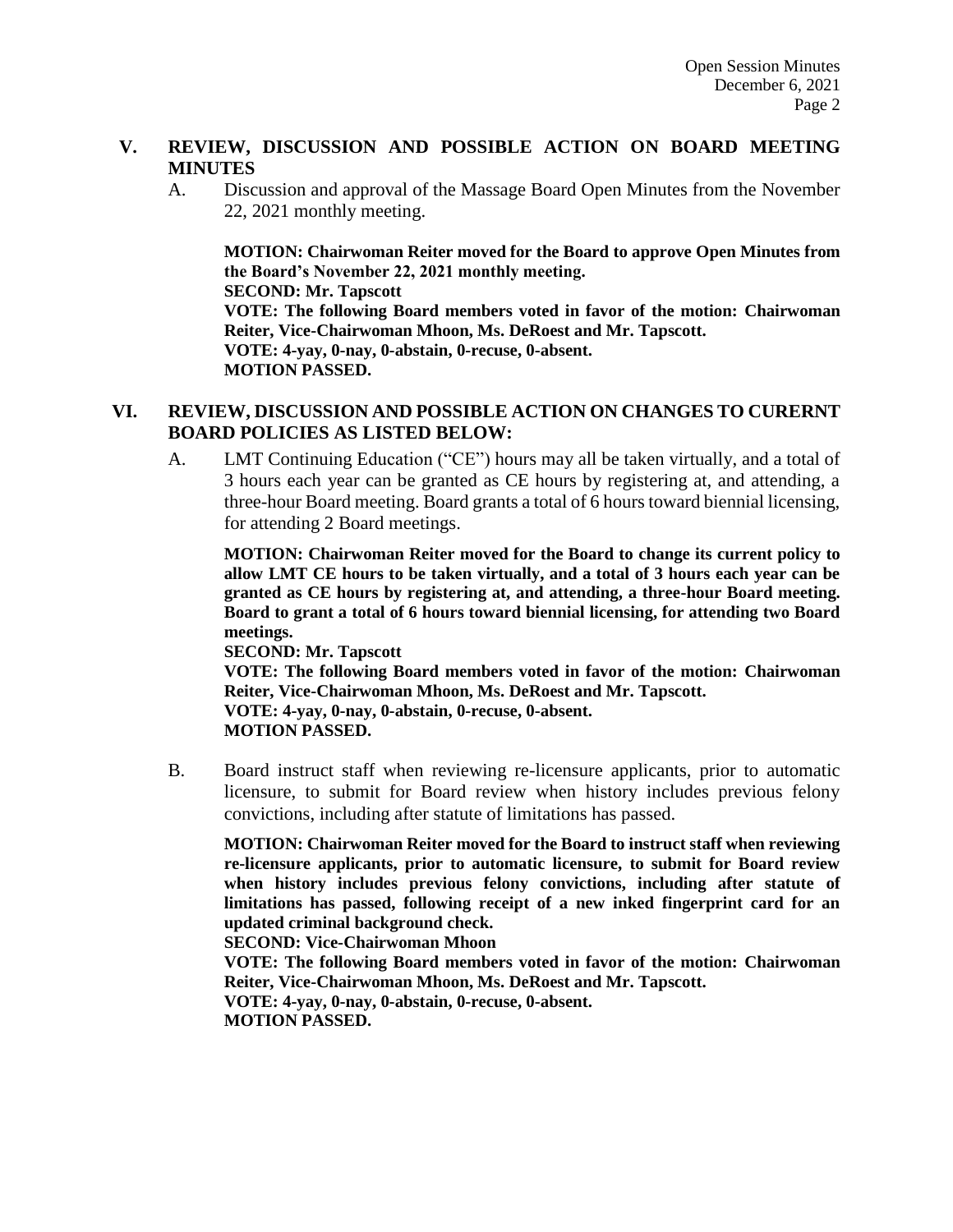#### **VII. ITEMS FOR BOARD REVIEW, DISCUSSION AND POSSIBLE ACTION**

A. Formal Hearing

(1) Timothy Williams, 22-123, MT License #15826

AAG Monaghan participated on behalf of the State. AAG Coady participated to provide the Board with independent legal advice. Mr. Williams was not present during the Board's consideration of this matter.

**MOTION: Chairwoman Reiter moved for the Board to postpone this matter to its December 20, 2021 meeting. SECOND: Ms. DeRoest VOTE: The following Board members voted in favor of the motion: Chairwoman Reiter, Vice-Chairwoman Mhoon, Ms. DeRoest and Mr. Tapscott. VOTE: 4-yay, 0-nay, 0-abstain, 0-recuse, 0-absent. MOTION PASSED.** 

- B. Formal Interview Vacant.
- C. Investigative Review File(s) And ratification of previous motion from  $11/22/2021$ (1) 21-110 Faulstich, Stephen MT#22301

**MOTION: Chairwoman Reiter moved for the Board to rescind the prior motion and remand this matter back to Investigative Review.** 

**SECOND: Vice-Chairwoman Mhoon** 

**VOTE: The following Board members voted in favor of the motion: Chairwoman Reiter, Vice-Chairwoman Mhoon, Ms. DeRoest and Mr. Tapscott.**

**VOTE: 4-yay, 0-nay, 0-abstain, 0-recuse, 0-absent. MOTION PASSED.** 

**MOTION: Chairwoman Reiter moved for the Board to proceed to Formal Interview in this matter based on the potential violations of law and factual allegations as outlined in the investigative report.** 

**SECOND: Mr. Tapscott** 

**VOTE: The following Board members voted in favor of the motion: Chairwoman Reiter, Vice-Chairwoman Mhoon, Ms. DeRoest and Mr. Tapscott.**

**VOTE: 4-yay, 0-nay, 0-abstain, 0-recuse, 0-absent. MOTION PASSED.** 

D. License Request

Vacant.

**VIII. BOARD TO REVIEW, DISCUSS WITH PRESENTERS AND TAKE POSSIBLE ACTION REGARDING PRESENTATION BY SERGEANT MIKE WALTER WITH THE PHOENIX POLICE DEPARTMENT HUMAN EXPLOITATION & TRAFFICKING UNIT, AND MARK DOTY, THE MCCAIN INSTITUTE, RE: HUMAN TRAFFICKING IN ARIZONA.**